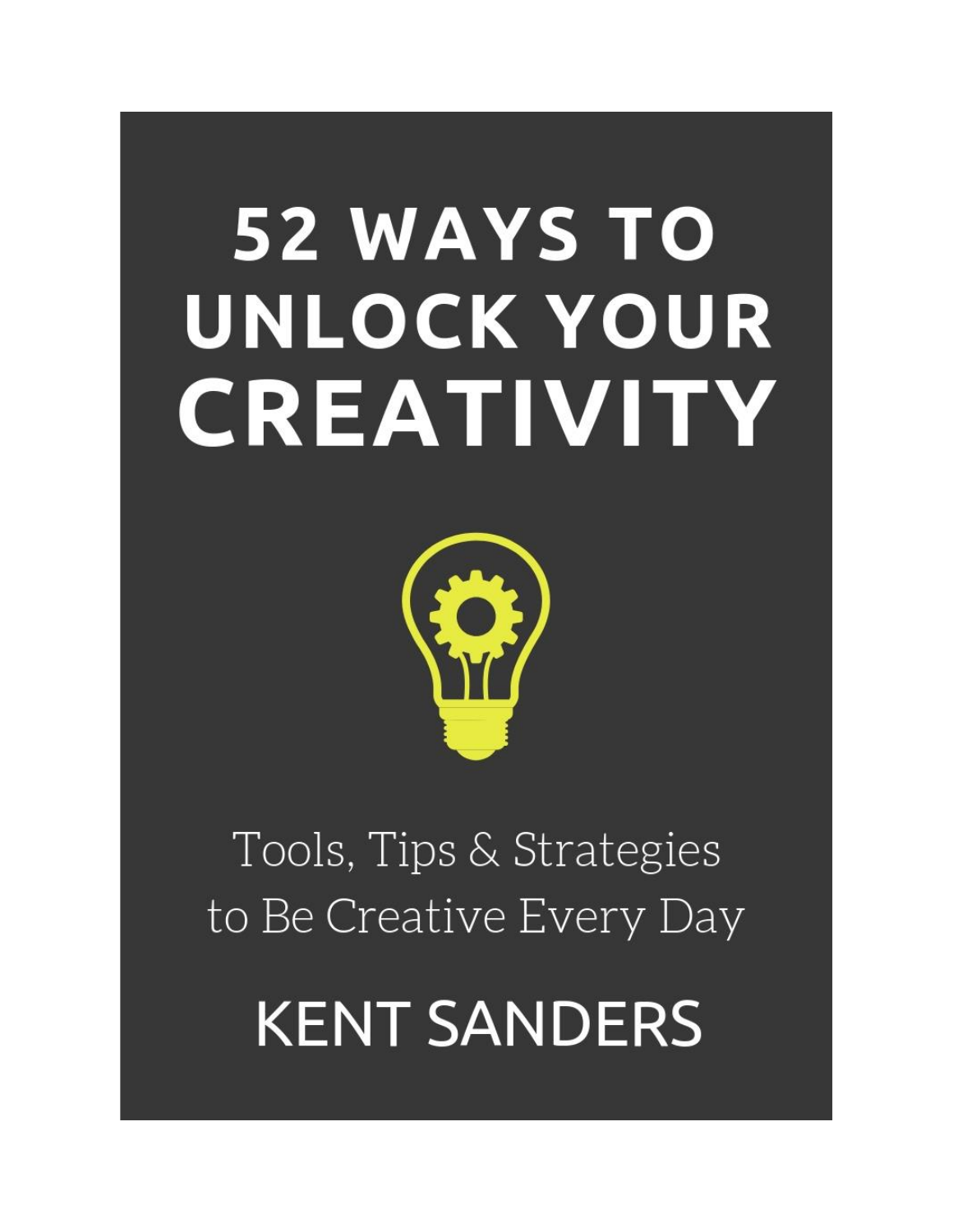## **Welcome!**

I'm so thankful you've downloaded this resource and are taking positive action to fulfill your creative potential!

Creativity is a vital topic today. Without creative thinking, we have no hope of growing as individuals or leading our organizations and businesses to greater success. Creativity isn't just about painting, music, dance, or other forms of art. Creativity is about being a person who is growing and learning in order to lead and bless other people.

I've put together this resource of practical ideas to help you unlock your creative potential TODAY. There's no special formula or magic elixir that will make you become more creative. It's all about taking small, daily steps to reach your potential.

Why 52 tips? So you can have a complete year's worth of creative ideas to help you fulfill your potential. Try putting one tip a week into practice and see how your life will begin to change, week by week. This guide has lots of great ideas, but everyone has their own unique path. Find what works for you and never settle for living life by someone else's playbook.

I'm passionate about helping people unlock their creative potential. If there's a way I can serve you or your organization, I would love to hear from you. You can also check out [my website](http://kentsanders.net/) for lots more resources for creatives.

Blessings,

Kent Sanders [http://KentSanders.net](http://kentsanders.net/)

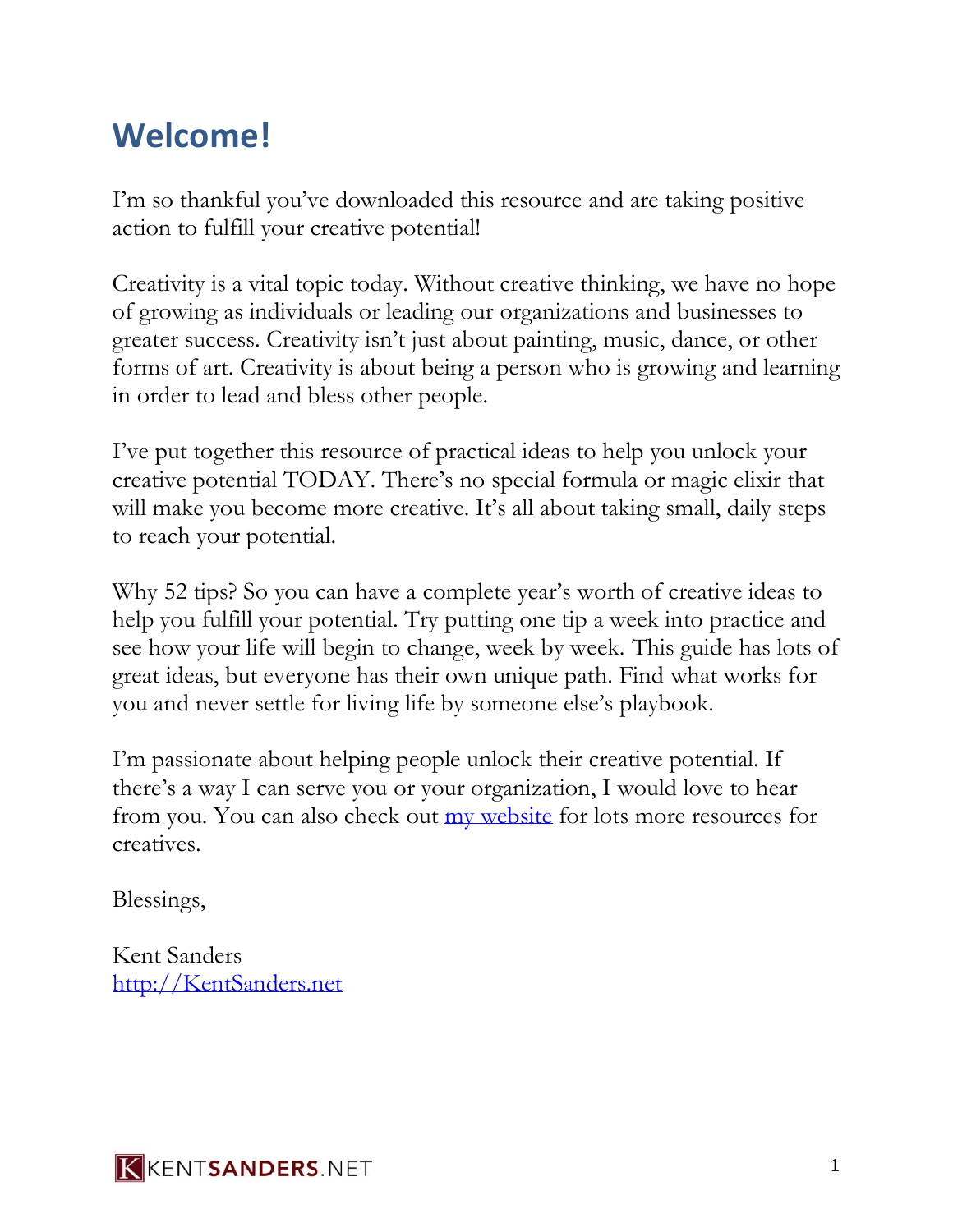## **1. Watch a great movie.**

Movies blend storytelling, moving images, and music to transport us into other worlds. Movies can also speak to your heart and mind while sharpening your creativity. There are, of course, thousands upon thousands of movies available, but why not choose a great one? I recommend something from the [American Film Institute's 100 Greatest American](http://www.afi.com/100years/movies10.aspx)  [Films of All Time.](http://www.afi.com/100years/movies10.aspx) I've also compiled a list of [ten movies that will blow](http://www.kentsanders.net/10-movies/)  [your creative mind.](http://www.kentsanders.net/10-movies/)

#### **2. Watch a TV show you haven't seen.**

Television is rivaling movies these days in terms of quality. There are so many high-quality shows on TV today that it's hard to choose. But a wellwritten and well-produced show allows you to follow a storyline for a length of time and go deep into the world of its characters.

## **3. Read a great fiction book.**

I recommend reading fiction for many of the same reasons I recommend movies and television: because of the power of a great story. A good book, however, lets you go much deeper into a character's world than a movie or TV show ever could. You should never feel guilty about reading fiction because we're wired as humans to connect with other people's stories. One of the best novels I've read recently is Andy Weir's *[The Martian](http://www.amazon.com/Martian-Andy-Weir/dp/0553418025/ref=sr_1_1?ie=UTF8&qid=1444944856&sr=8-1&keywords=the+martian)*.

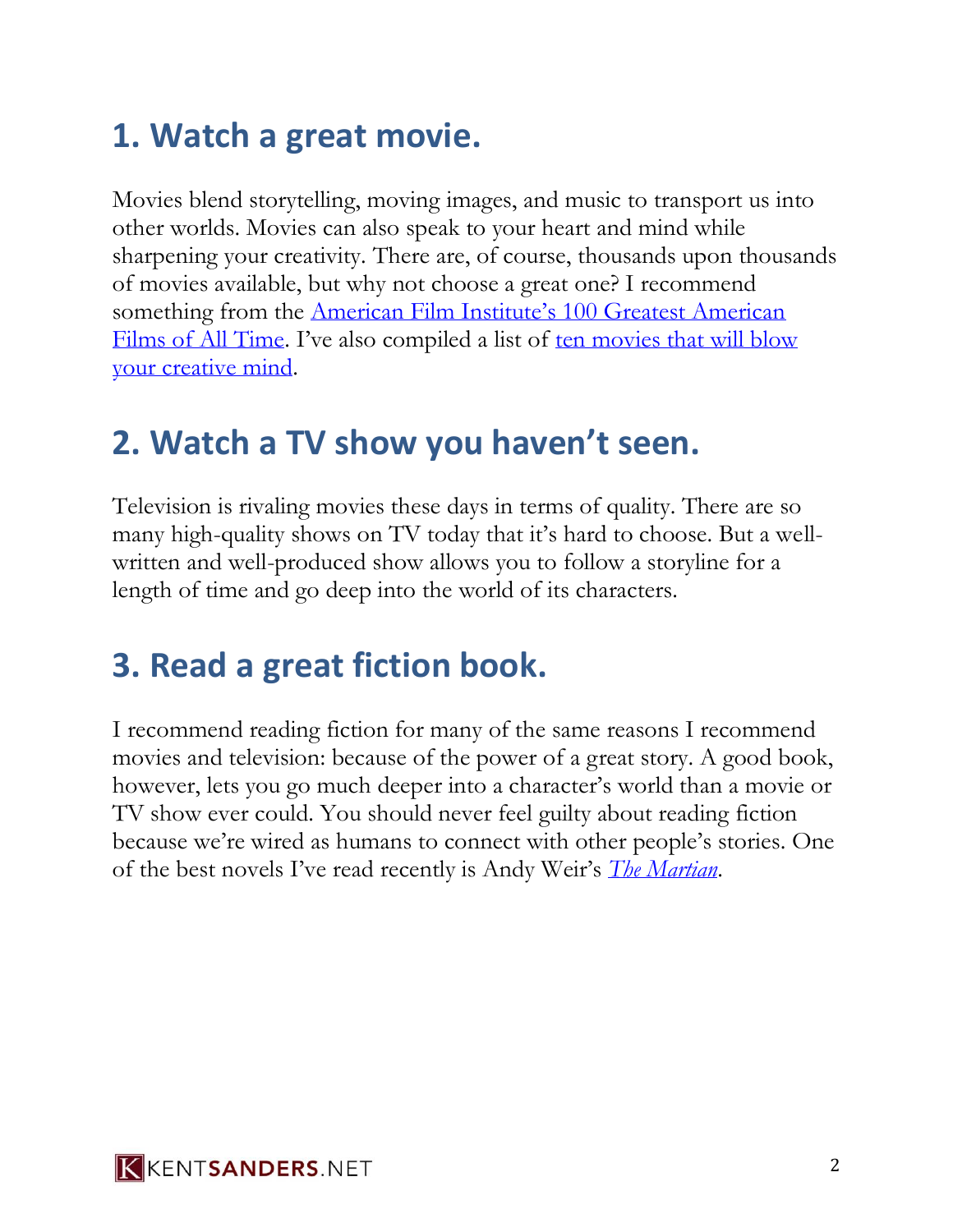## **4. Read a great biography.**

Biographies are wonderful because they allow you to experience the highs and lows of a person's life in condensed form. A great biography can inspire you to excellence and show you mistakes to avoid. A couple of biographies I've recently read are *[Steve Jobs](http://www.amazon.com/Steve-Jobs-Walter-Isaacson/dp/1501127624/ref=sr_1_1?ie=UTF8&qid=1444944993&sr=8-1&keywords=steve+jobs)* by Walter Isaacson and *[Leonardo](http://www.amazon.com/Leonardo-da-Vinci-Flights-Mind/dp/0143036122/ref=sr_1_1?ie=UTF8&qid=1444945019&sr=8-1&keywords=leonardo+flights)  [da Vinci: Flights of the Mind](http://www.amazon.com/Leonardo-da-Vinci-Flights-Mind/dp/0143036122/ref=sr_1_1?ie=UTF8&qid=1444945019&sr=8-1&keywords=leonardo+flights)* by Charles Nicholl.

#### **5. Read a great business book.**

Many people from the 48 Days community are engaged in some type of business. Even if you don't work for a "business" but are involved in some other type of organization, you can benefit from the wisdom of business books. A couple of favorites of mine are *[The 4-Hour Workweek](http://www.amazon.com/4-Hour-Workweek-Anywhere-Expanded-Updated/dp/0307465357/ref=sr_1_1?ie=UTF8&qid=1444945225&sr=8-1&keywords=4+hour+work+week)* by Tim Ferriss and *[Tribes](http://www.amazon.com/Tribes-We-Need-You-Lead/dp/1591842336/ref=sr_1_1?ie=UTF8&qid=1444945254&sr=8-1&keywords=tribes)* by Seth Godin. For more great book ideas, visit the [Resources](https://kentsanders.net/resources) pages on my website.

## **6. Read a great personal growth book.**

Life is more than just operating a business or being a leader. It's also about growing and learning in all areas of your life. Don't neglect great books that can help you in areas of spirituality, relationships, family, health, and finances. Here's a [list of fifteen books I recommend for artists.](http://www.kentsanders.net/15-essential-books-for-artists/) For more great book ideas, visit the [Resources](https://kentsanders.net/resources) pages on my website.

## **7. Listen to a great audiobook.**

About a year ago, I began subscribing to [Audible.com](http://audible.com/). I can't tell you how much I love listening to audiobooks. I spend about an hour in the car each day on my commute, and I can listen to an average-sized book within a couple of weeks. I've recently listened to *[Never Eat Alone](http://www.audible.com/pd/Business/Never-Eat-Alone-Expanded-and-Updated-Audiobook/B00M049VHC/ref=a_search_c4_1_1_srTtl?qid=1444945620&sr=1-1)* by Keith Ferrazzi and *[Killing Reagan](http://www.audible.com/pd/History/Killing-Reagan-Audiobook/B00YNFR23G/ref=a_search_c4_1_1_srTtl?qid=1444945664&sr=1-1)* by Bill O'Reilly and Martin Dugard.

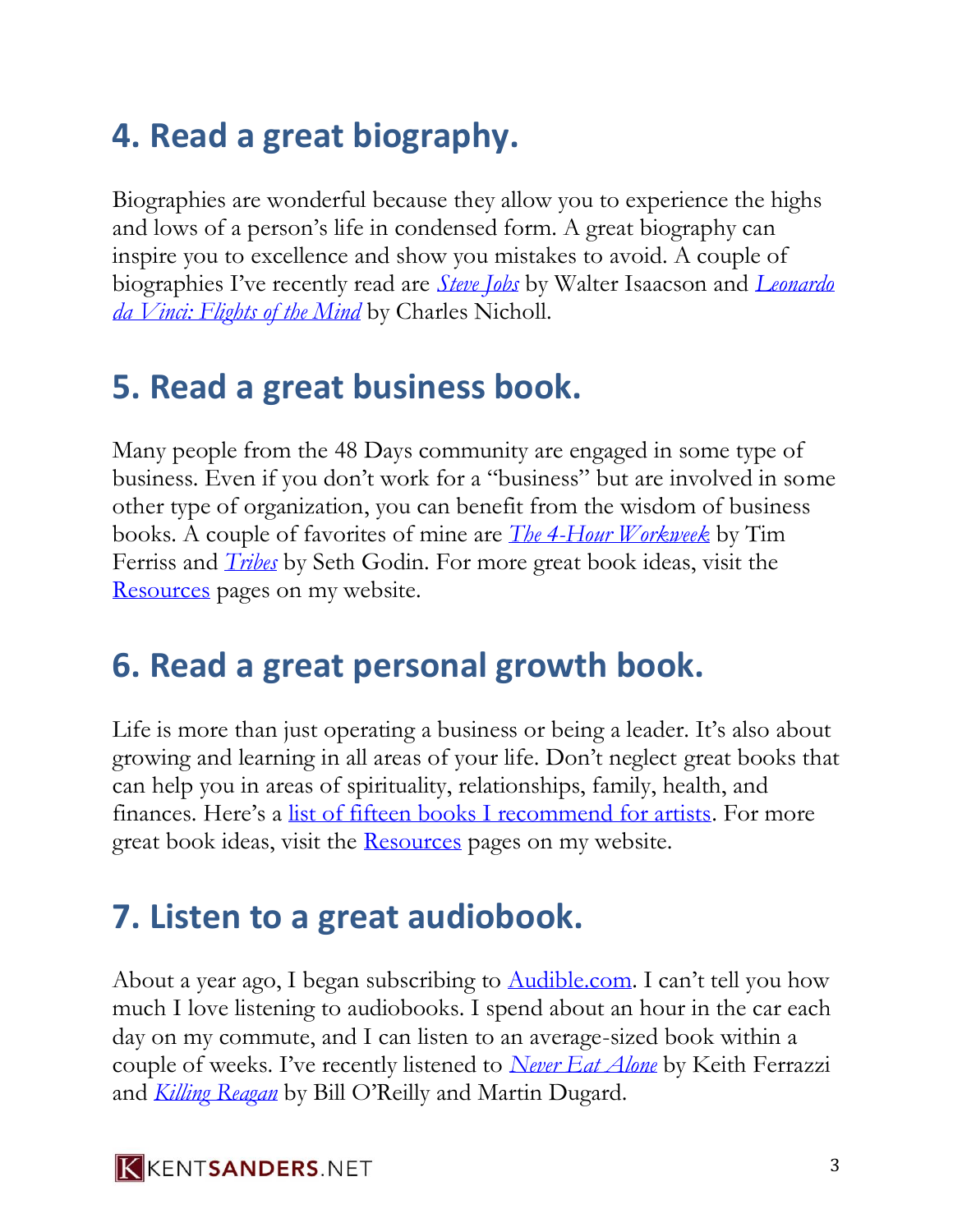## **8. Subscribe to a new magazine.**

I subscribe to a few magazines related to business and creativity, but the danger of periodicals is that the content quickly goes out of date. I have moved almost exclusively to reading content online (rather than print magazines), but the print magazines I still read, including [Fast Company](http://fastcompany.com/) and [Success,](http://success.com/) have a lot of value.

#### **9. Read a screenplay.**

Watching a movie can be a great experience, but reading a screenplay is a whole different way to experience a story. If you've never read a screenplay before, check out [The Script Lab](http://thescriptlab.com/download-scripts) for lots of free ones.

#### **10. Visit your local library.**

We're all used to getting our books on Amazon these days, but there is still something to be said for libraries. When you physically go to the stacks, you will almost always find something new, something that piques your interest, or a book you've never heard of.

#### **11. Follow someone interesting on Twitter.**

Social media can be a great tool or a great time-waster, depending on how you use it. One of the best ways to use Twitter in a way that sparks your creativity is to follow someone interesting. You will almost always come across something new or even useful. [Jimmy Fallon](https://twitter.com/jimmyfallon) and [Steve Martin](https://twitter.com/SteveMartinToGo) are pretty entertaining and provide lots of laughs.

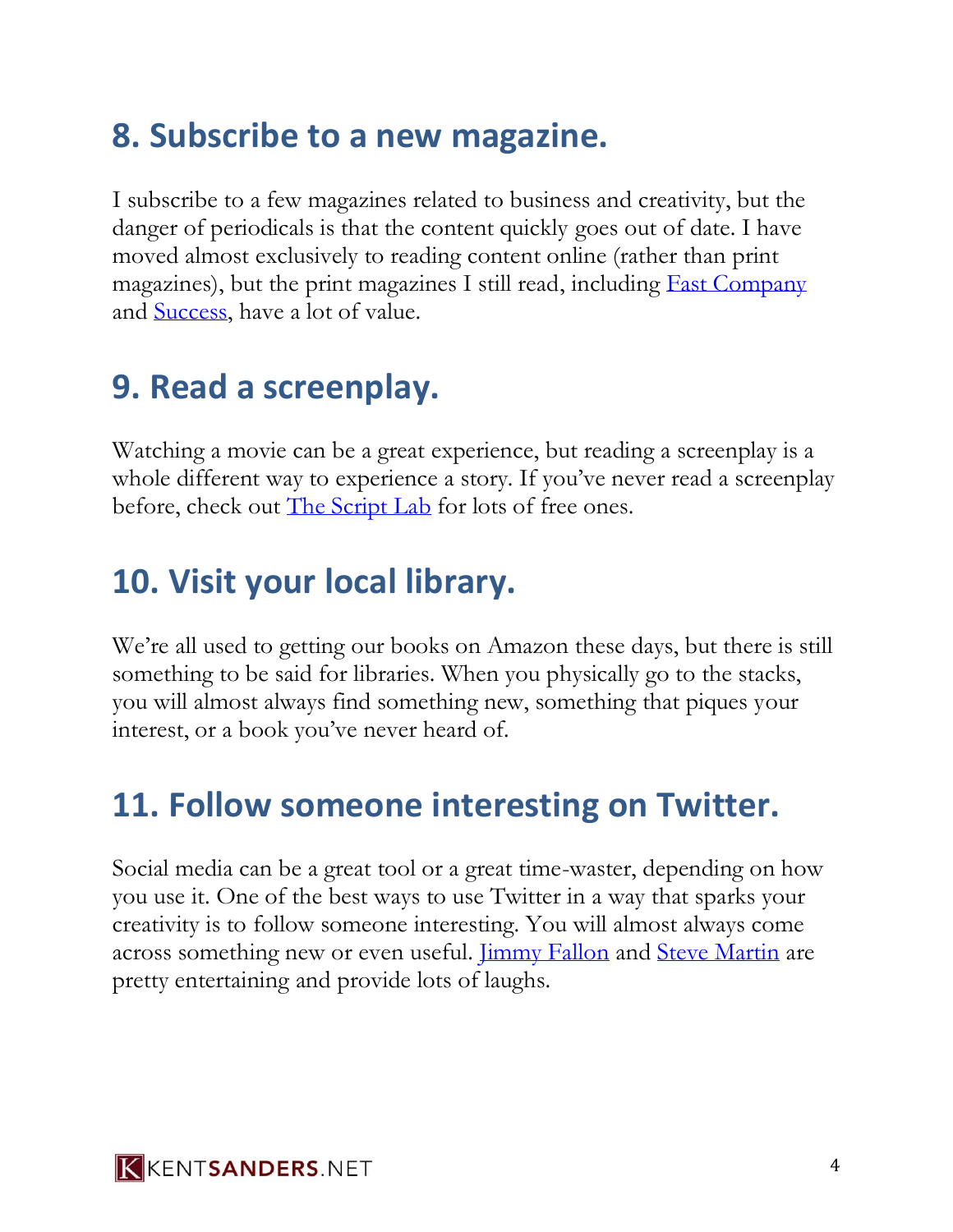## **12. Subscribe to a new blog.**

There are so many great blogs today that it's hard to recommend just one or two. The important thing is to find a few influencers in your area of business or work and keep up with what they're doing. (See the [Resources](http://kentsanders.net/resources)  [section on my website](http://kentsanders.net/resources) for recommendations.) I subscribe to a few dozen newsletters and use the online service [unroll.me](http://unroll.me/) to "roll them up" into one daily email digest. That way, I can skim through the content without having dozens of emails clog my inbox.

#### **13. Take a class.**

Classes are a great way to increase your knowledge and skills in a specific area. Over the last couple of years I have taken courses on writing for large websites, self-publishing, online teaching, and business. Some of these were free but others were not. (I don't think of training as an expense. It's an investment.) Classes are a great way to get specialized knowledge and stay relevant in your field.

## **14. Invest in coaching.**

Paid coaching is one of the best investments you can make in yourself and your creativity. When you make a financial commitment to something, you tend to take it more seriously. Find a coach in your area of work who can help you reach the next level of excellence and influence.

#### **15. Visit a new restaurant.**

When you visit a new restaurant, it takes you out of the normal routine and gives you a new experience. Learning to be more creative doesn't have to be difficult, and should definitely be enjoyable!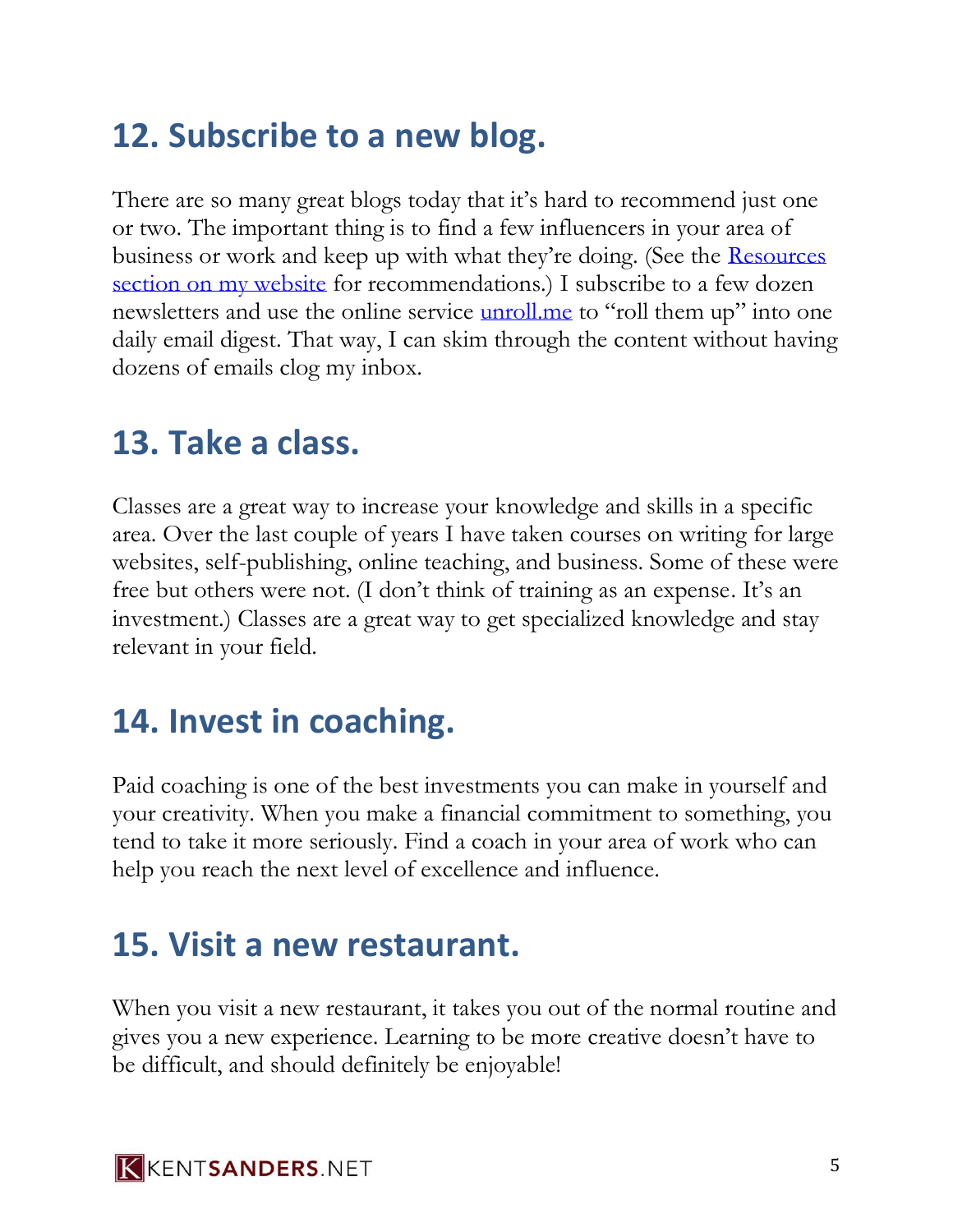## **16. Drive a different route to work.**

I have been working at the same college for 11 years, and there are some days when I pull into the parking lot and think, "I don't remember driving here." It's because my mind went on autopilot the moment I left home. When you take a different route to a familiar location, you'll see different sites and shake up your normal routine.

## **17. Try a new flavor of your favorite drink.**

Visit any convenience store and you'll see all kinds of variations on your favorite drink, whether it's tea, a soft drink, or something else. If you're like me, you normally choose the same thing despite the hundreds of choices available. But choose a new flavor or variation of something you love and give it a shot. You may find you like it better than your usual choice!

#### **18. Start a conversation with someone new.**

In your workplace, church, organization, or other place where you interact with others, it's easy to talk to the same people. Our human nature is to remain in the same social circle. But this week, step out of your comfort zone and speak to a new person. You'll not only meet someone new, you'll also give them the opportunity to meet *you*.

#### **19. Take and share pictures.**

Nearly everyone has a smartphone these days, and we have an endless variety of creative and fun photo apps. I use [Word Swag](http://wordswag.co/) to take or find pics and add text and other elements. I've had a blast learning to use this app and sharing the pics online.

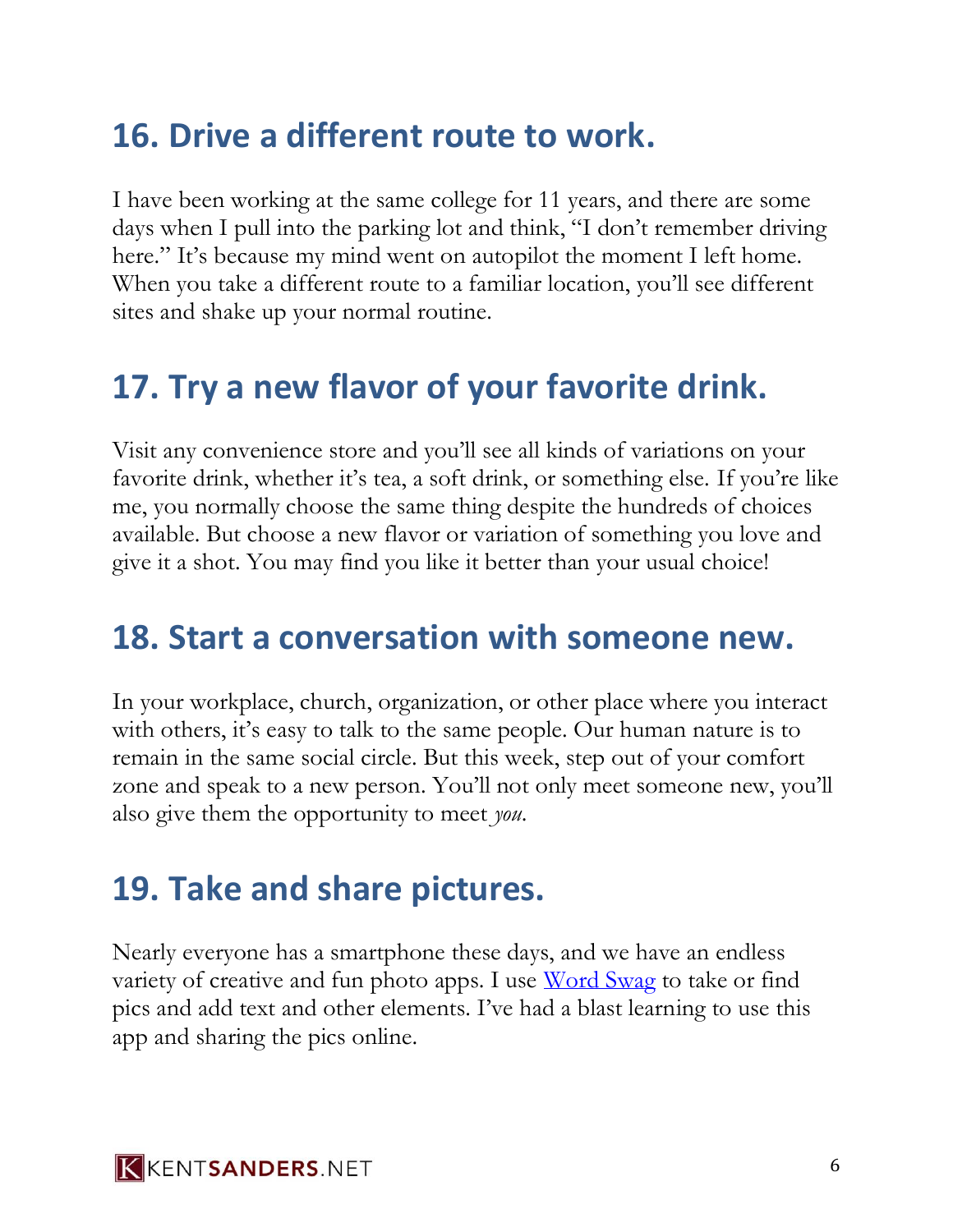## **20. Visit an art museum.**

If you have an art museum in your neck of the woods, take some time to pay a visit and be inspired by the creativity and artistry of different cultures and time periods. I live in St. Louis and we not only have a [fabulous art](http://www.slam.org/)  [museum,](http://www.slam.org/) we also have several other notable museums. But even if you live in a smaller community, I'll be you're not too far from some type of museum of gallery that can expand your horizons. Here's a list of art [museums around the world.](https://en.wikipedia.org/wiki/List_of_art_museums)

#### **21. Listen to podcasts.**

Podcasts are free and don't necessarily require extra time. You can listen to them while you're driving, exercising, or doing other activities. I listen to a variety of podcasts, including some just for fun. As a creative person, don't limit yourself to content focused on business or productivity. I definitely recommend checking out my weekly [Born to Create podcast,](https://kentsanders.net/podcast) which is focused on creativity. In addition, here's a [list of ten great podcasts that will](http://www.kentsanders.net/top-10-podcasts-for-artists/)  [inspire your creativity.](http://www.kentsanders.net/top-10-podcasts-for-artists/)

## **22. Get out of bed earlier.**

I know that many creative people are night owls, so why would I recommend being an early riser? Because morning people tend to be more productive, healthier, and [more satisfied.](http://www.livescience.com/20880-morning-people-happier.html) I've found that when I go to be earlier and get up earlier, I am more well-rested and have a better attitude. Here are [tips on how to become a morning person.](/to/http/::michaelhyatt.com:how-to-become-a-morning-person.html)

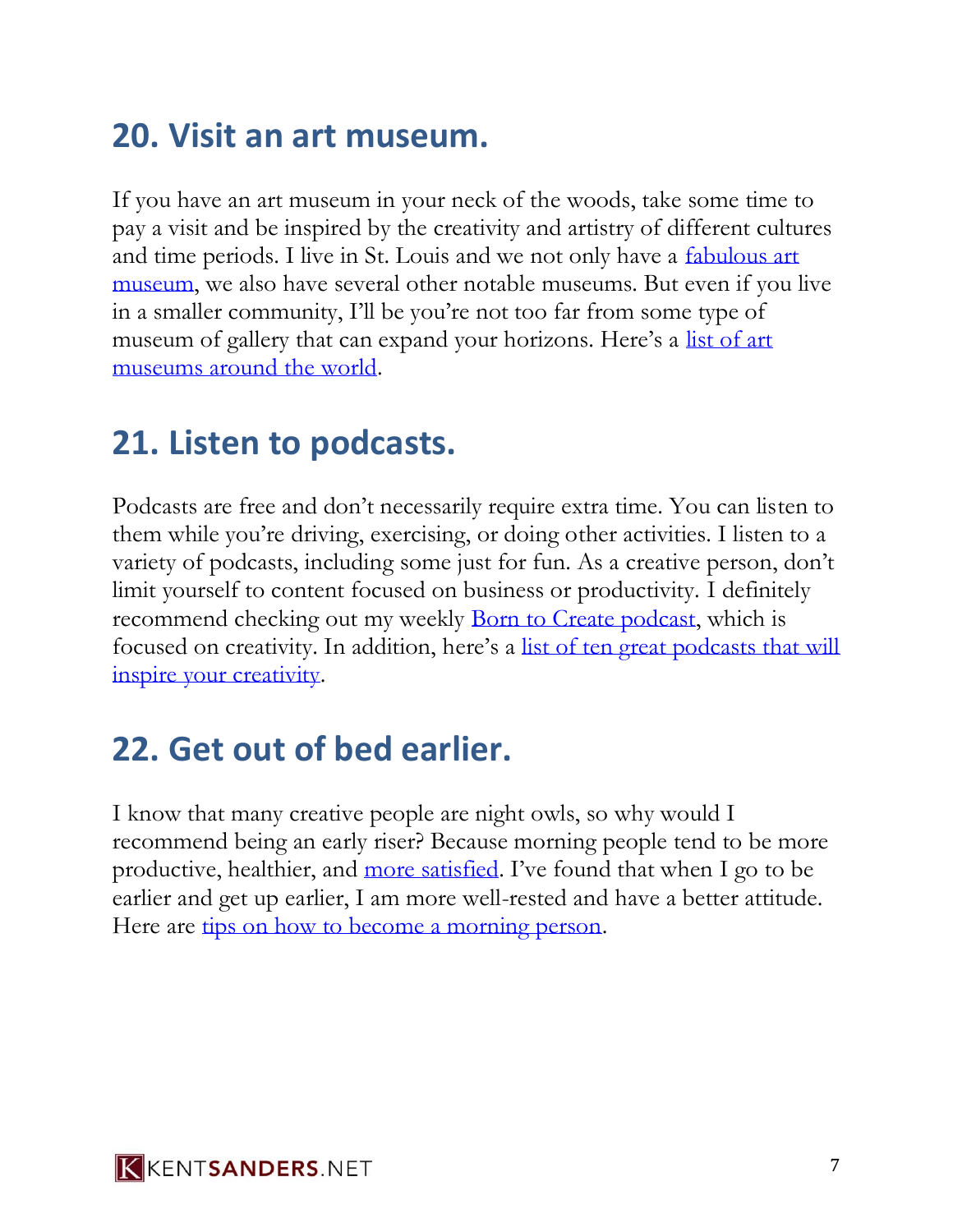## **23. Listen to new music.**

As a worship leader and guitar teacher, I understand that music is very personal. (Trust me: when you lead worship at a church and someone doesn't like it, they will let you know!) We all have music styles that we like and dislike. That being said, hop on Spotify or iTunes and test-drive new music. Or, ask a family member or friend to recommend something you haven't heard. How will you know if you like something unless you try it?

## **24. Build or draw something with a kid.**

As adults, we tend to get set in our ways. But when you're around kids, you rediscover the wonder of life and see the world from a different perspective. I love sitting with my 11-year-old son Ben and drawing pictures or building with Legos. Having fun with kids can definitely get your creative juices flowing.

## **25. Buy a toy for yourself.**

Toys aren't just for kids. When is the last time you played with Hot Wheels, filled in a coloring book, transformed a Transformer, or made something with duct tape? Hopefully, not too long ago. Toys can help re-establish that childlike wonder that we so desperately need to stay creative.

#### **26. Visit a bookstore.**

Many of us do our shopping primarily online these days, but there is still something magical about a brick-and-mortar bookstore. You'll not only discover great books you haven't heard of, you'll also be supporting authors and local businesses.

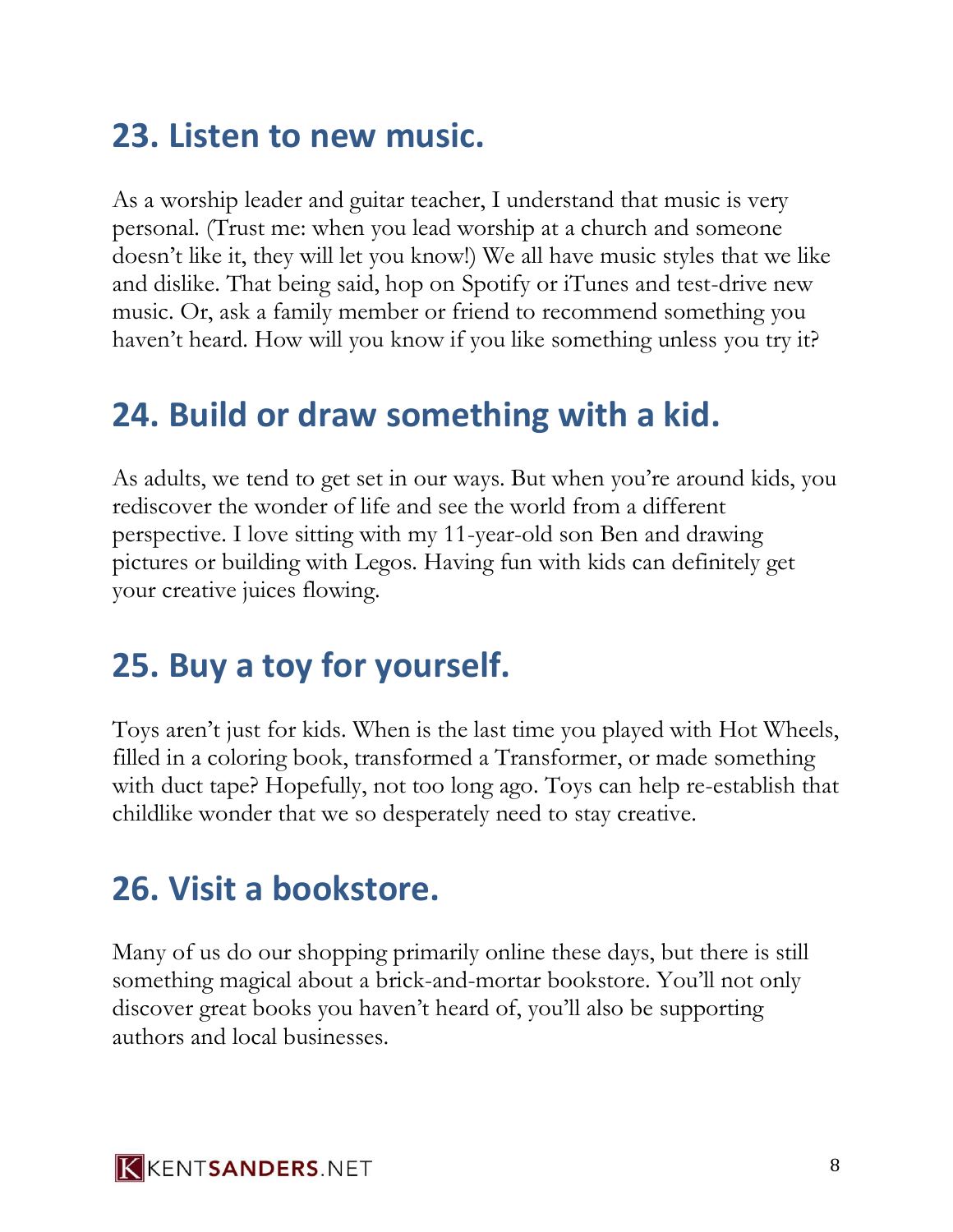## **27. Do some backyard astronomy.**

When you begin to study astronomy you truly realize how small you are in the vast scope of the universe. You also stand in awe of God's creativity. See if you can spot Jupiter, Saturn, or (if you've got an eagle eye) Mercury with the help of the [StarWalk app](http://vitotechnology.com/star-walk.html) or the [Sky and Telescope website.](http://www.skyandtelescope.com/) If you use good binoculars or a small telescope you can see Saturn's rings and Jupiter's Galilean moons.

#### **28. Send a handwritten note to someone.**

I often send handwritten notes to people as a way to stand out in a world where everyone communicates via email, text, and social media. I even [make my own stationery](http://www.kentsanders.net/stationery/) (it's not difficult). You can be incredibly creative with handwritten notes, and your thoughtfulness can also help encourage creativity and generosity in others.

#### **29. Learn to draw or paint.**

I'll be the first to admit that I'm not gifted in the area of drawing. However, I'm trying to learn by going through *[Drawing on the Right Side of the](http://www.amazon.com/Drawing-Right-Side-Brain-Definitive/dp/1585429201/ref=sr_1_1%3Fie=UTF8%26qid=1444961033%26sr=8-1%26keywords=drawing+on+the+right+side)  [Brain](http://www.amazon.com/Drawing-Right-Side-Brain-Definitive/dp/1585429201/ref=sr_1_1%3Fie=UTF8%26qid=1444961033%26sr=8-1%26keywords=drawing+on+the+right+side)* by Betty Edwards. Drawing, painting, and many other types of art are learned skills. There is an intimate connection between the mind and hand, and learning to draw will have a positive impact on other areas of your creative life.

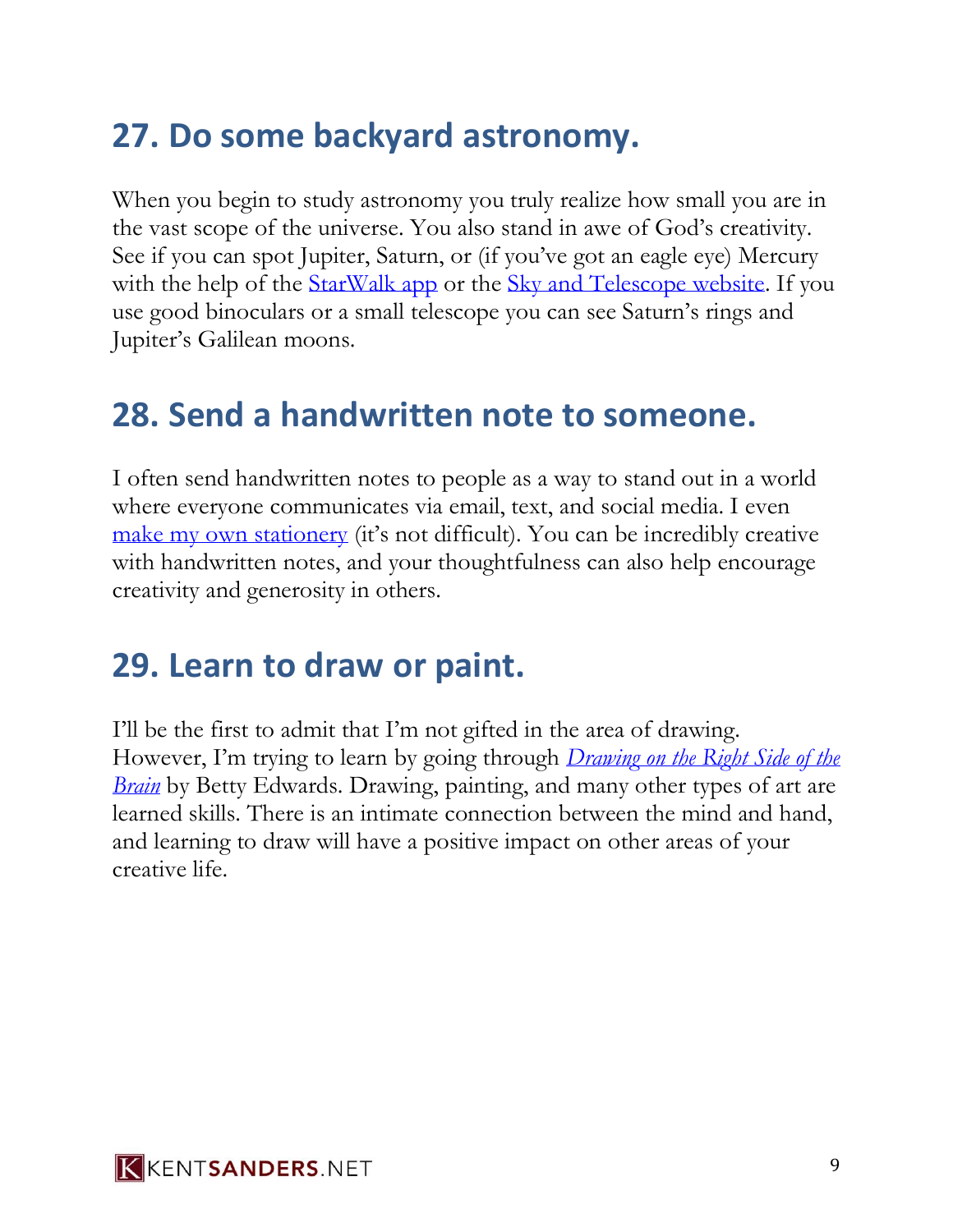## **30. Get to know your neighbors.**

One of the hallmarks of modern life is that we can easily become insulated. We can easily go years without any meaningful interaction with the people in the home or apartment next door. But we were created for relationship, and not just with people on Facebook or our workplace. When we reach out and get to know our geographical neighbors, it opens our hearts and reminds us that all people matter.

#### **31. Spend some time in nature.**

There's something about being among the trees and grass, and breathing fresh air, that feeds the soul. Depending on where you live, this might be a challenge. But if you have the opportunity, spend some time in nature and let it refresh your spirit and mind.

## **32. Learn to play an instrument.**

As a guitar teacher, I've taught all ages, including adults who have grown children and even grandkids. You're never too old to stop learning, and taking up an instrument (or a second one, if you already play one) can unlock a new spirit of creativity you never knew existed.

## **33. Set a big goal.**

When I published my second book, *[The Artist's Suitcase: 26 Essentials for the](http://www.kentsanders.net/artistssuitcase/)  [Creative Journey](http://www.kentsanders.net/artistssuitcase/)*, I was intimidated by all the processes required to selfpublish. However, when I announced a launch date, I know I had to kick it into high gear. There's nothing like setting a big for yourself to get you moving and force you to find creative ways to accomplish it.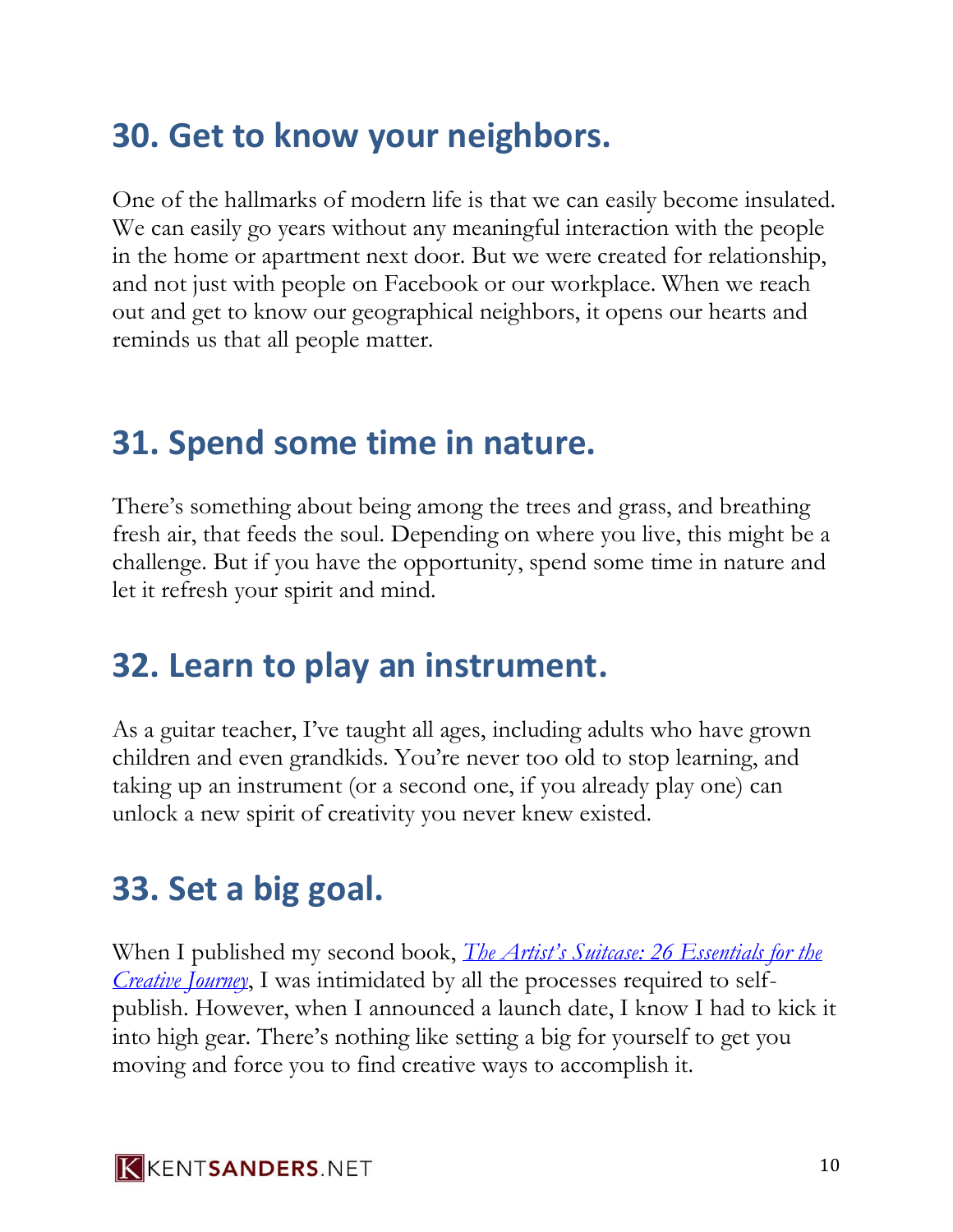## **34. Cultivate a positive attitude.**

Perhaps it's no coincidence that "attitude" begins with the letter "A." It makes complete sense because A is the first letter of the alphabet, and your ATTITUDE is the most important quality you possess. It's up to you to choose a positive attitude every day. You can't be negative and creative at the same time.

## **35. Join a mastermind group.**

The concept of a mastermind group was popularized by Napoleon Hill in his influential book *[Think and Grow Rich](http://www.amazon.com/Think-Grow-Rich-Landmark-Bestseller/dp/1585424331/ref=sr_1_1?ie=UTF8&qid=1444962498&sr=8-1&keywords=think+and+grow)*. A mastermind is simply a group of people who meet regularly to help each other grow in their business and personal lives. I have been a part of several masterminds, and each one has been invaluable to my personal and professional growth. Be sure to check out [Dan Miller's fantastic course on creating your own mastermind group](http://www.48days.com/create-your-own-mastermind-group-course/).

## **36. Keep your energy level up.**

If you feel tired and sluggish all the time, you can't operate at your creative best. Make sure to get enough rest each night, exercise several times per week, and cut down on junk food. It's so much easier said than done, and I've had my share of struggles in this area. But I also know that when I feel energized because I'm taking care of myself, my creative powers seem to multiply. (I also take a nap in the afternoon almost every day, which is a big help.)

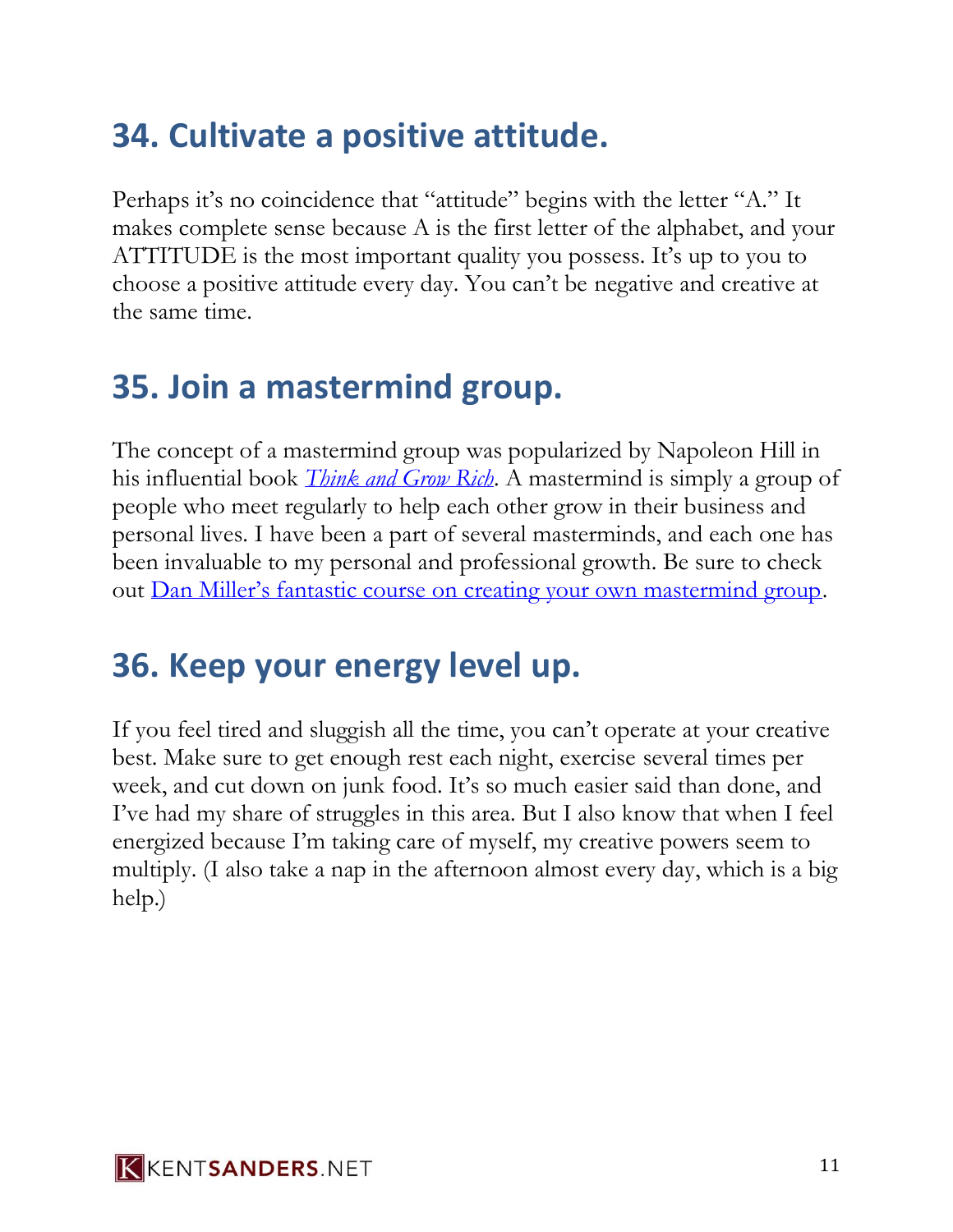## **37. Take action despite your fears.**

We're all afraid sometimes. True courage doesn't mean you don't have fear. It means that you're [willing to take action in spite of your fear.](http://www.kentsanders.net/move-past-your-fear/) Do you have dreams for your life that aren't becoming reality because you're afraid of what others might think, or that you might fail? Those things could happen, of course, but so what? At least you tried and learned something. You are guaranteed to fail at 100% of the things you never try.

#### **38. Eliminate computer distractions.**

When you're working, some of the biggest sources of distraction are notifications from social media, email, and other apps. You can shut these off in your settings. Very few of these messages need an instant response. In addition, I will often turn my phone on silent and place it face down on my desk so I literally don't see or hear anything. If you do a lot of your work on computer and have trouble staying focused, use the [Stay Focused](https://chrome.google.com/webstore/detail/stayfocusd/laankejkbhbdhmipfmgcngdelahlfoji?hl=en)  [extension](https://chrome.google.com/webstore/detail/stayfocusd/laankejkbhbdhmipfmgcngdelahlfoji?hl=en) (available for Chrome), which blocks access to websites for specified periods of time.

#### **39. Use Evernote to capture creative ideas.**

One of the biggest ways we waste time is by looking for lost ideas and information. [Evernote](http://evernote.com/) is by far the best solution to this problem. Evernote is a desktop and mobile app that allows you to store any type of information and sync it across all your devices. I have used Evernote on a daily basis for several years, and it's my go-to solution for capturing ideas, taking notes, clipping web pages, and storing a nearly endless array of personal and business information. It is the single greatest organizational took I use.

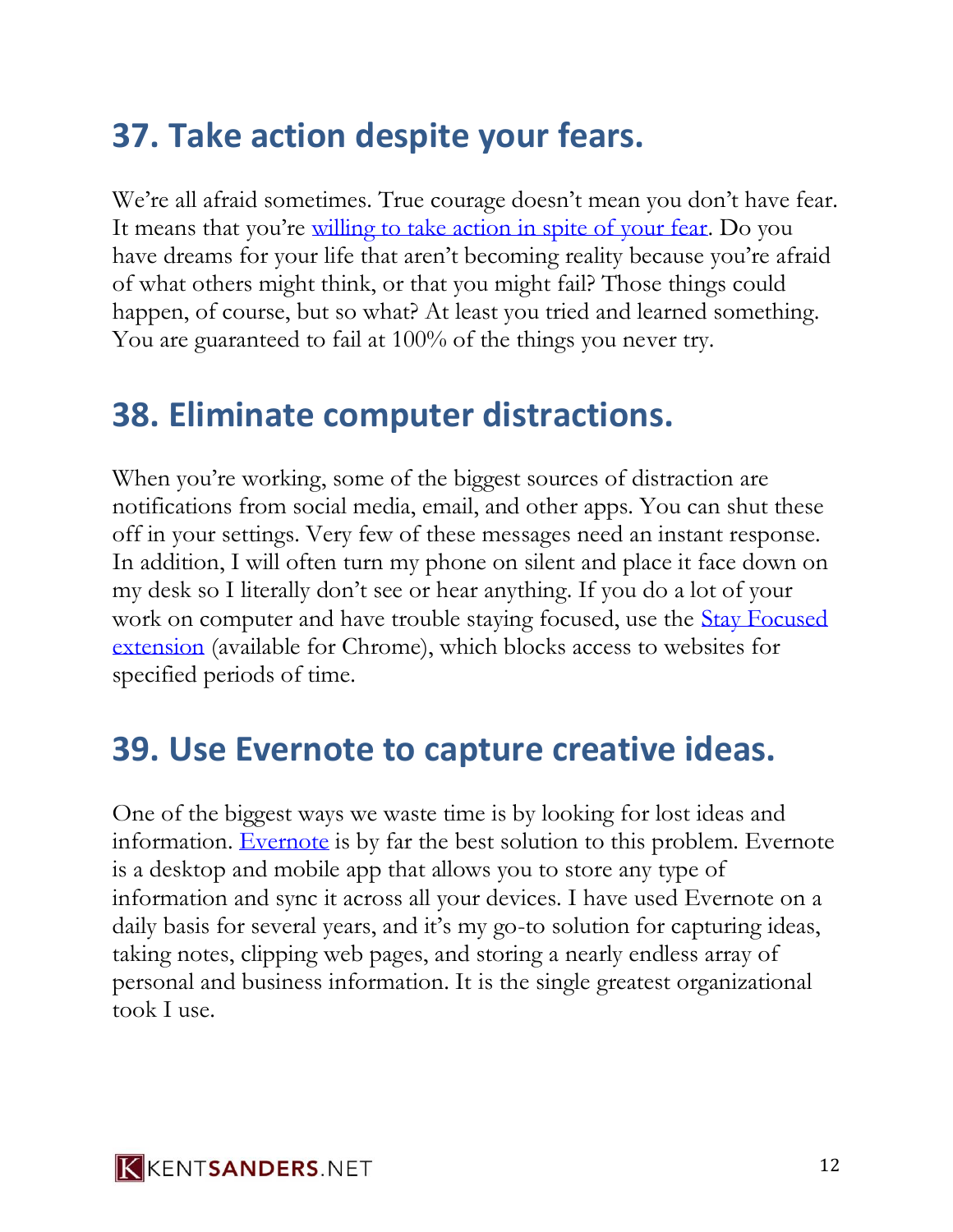## **40. Limit your entertainment.**

I enjoy movies, video games, surfing the web, and lots of other diversions. (I still love to break out my original Nintendo system and play Super Mario Bros. once in a while. What can I say? I'm a child of the 80's.) But it's easy to lose a couple of hours watching viral videos on Youtube or playing games on your phone. Set a limit on how much time you will spend doing things that don't give you a return of some kind. You need to give your mind a break from work, but don't give it *too* much of a break.

#### **41. Watch a TED Talk.**

The TED organization focuses on spreading great ideas and sparking conversation. (TED stands for Technology, Entertainment, and Design.) TED is mainly known for the fascinating talks that are given at its conferences. These talks are given by all kinds of leaders, innovators, and artists, and feature a wide array of topics. The one thing they all have in common is that they are interesting. You can find the talks at [TED.com](http://ted.com/) as well as its [YouTube channel.](https://www.youtube.com/user/TEDtalksDirector/videos) I have never listened to a TED talk without learning something.

## **42. Use music to help you focus.**

It's important to create the right kind of environment to help you do your best creative work. One of the most overlooked elements of your environment is the sound. The right mix of music or ambient noise can help focus your mind. I also love [Coffitivity,](http://coffitivity.com/) a site that recreates the sounds of a café. I'm quite fond of this because it provides just the right amount of ambient noise. Instrumental music designed specifically for mental focus has a wonderful effect. [Check out this great Deep Focus playlist on Spotify](https://el2.convertkit-mail.com/c/0vu0wk0d8u9h7w7xg/wnh2hghzp22wd/aHR0cHM6Ly9vcGVuLnNwb3RpZnkuY29tL3VzZXIvc3BvdGlmeS9wbGF5bGlzdC8zN2k5ZFFaRjFEV1plS0NhZGdSZEtRP3NpPXd1d0FPTUYxUnNLVE9vMmRzaHNwQ2c=)  [that I've been using quite a bit.](https://el2.convertkit-mail.com/c/0vu0wk0d8u9h7w7xg/wnh2hghzp22wd/aHR0cHM6Ly9vcGVuLnNwb3RpZnkuY29tL3VzZXIvc3BvdGlmeS9wbGF5bGlzdC8zN2k5ZFFaRjFEV1plS0NhZGdSZEtRP3NpPXd1d0FPTUYxUnNLVE9vMmRzaHNwQ2c=)

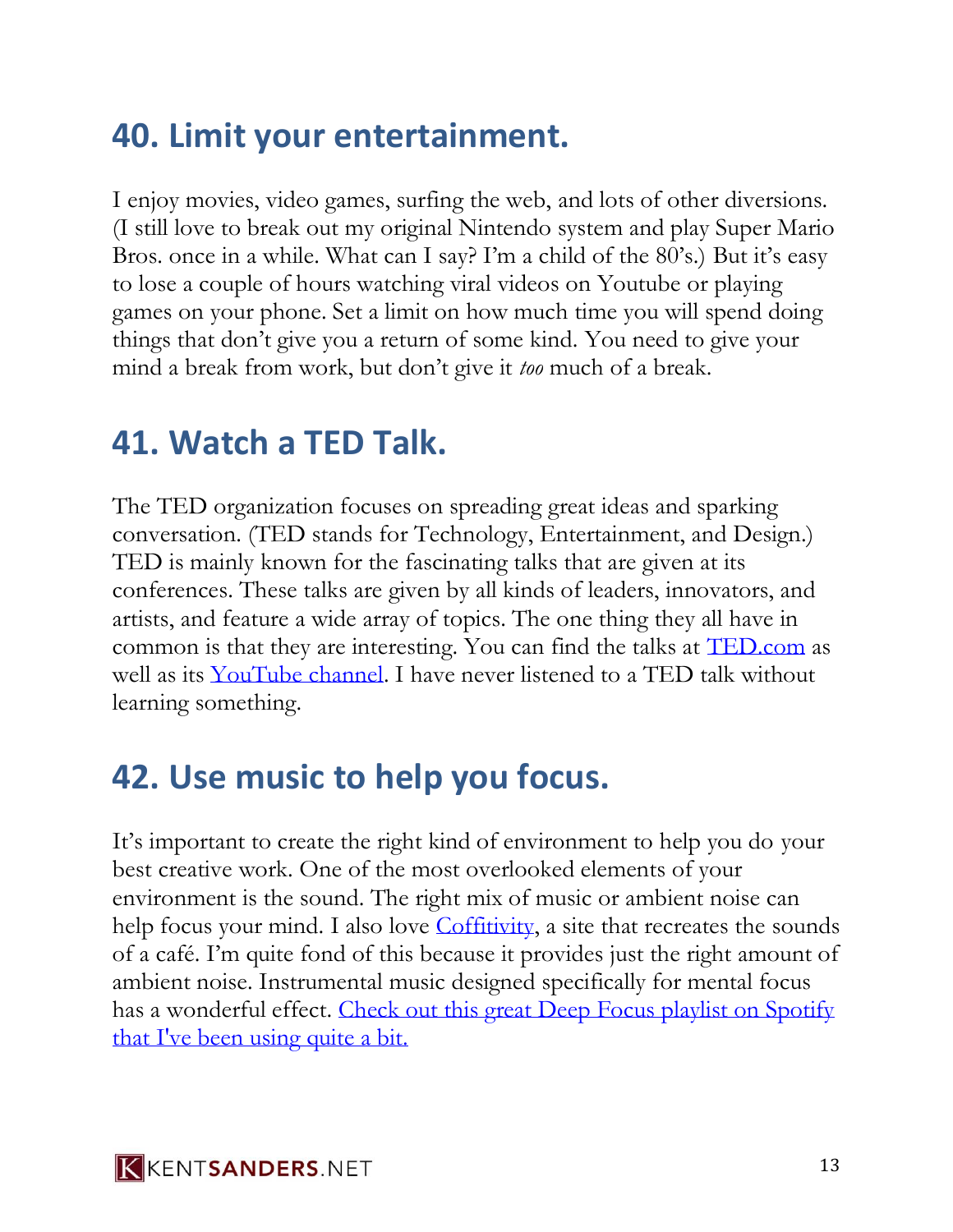## **43. Focus on one thing at a time.**

When you constantly switch back and forth between different tasks, you lose a lot of mental momentum in the process. For example, writing a blog post and checking email are two very different types of activities. One is creative, and the other is administrative. Multi-tasking is a myth and does not help you save time.

## **44. Batch similar tasks together.**

For example, I do all the grading for my college classes in a single block of time each week. I prep all my class sessions for the week in one time block. I usually answer email only 1-2 times per day in small time blocks. I typically edit a couple of podcast episodes in the same time block. Lumping similar activities together helps create flow in your work and emotional state.

## **45. Check social media only during certain times of the day.**

I know, I know ... you feel like you have to constantly be on social media to keep up with the world. But the constant need to check social media is killing your creativity and productivity. On most days, I have been relegating my social media time to two small chunks of time--one in the morning, and the other in the afternoon. Since I've made this rule for myself, I have felt a lot of freedom in not having to check social media constantly.

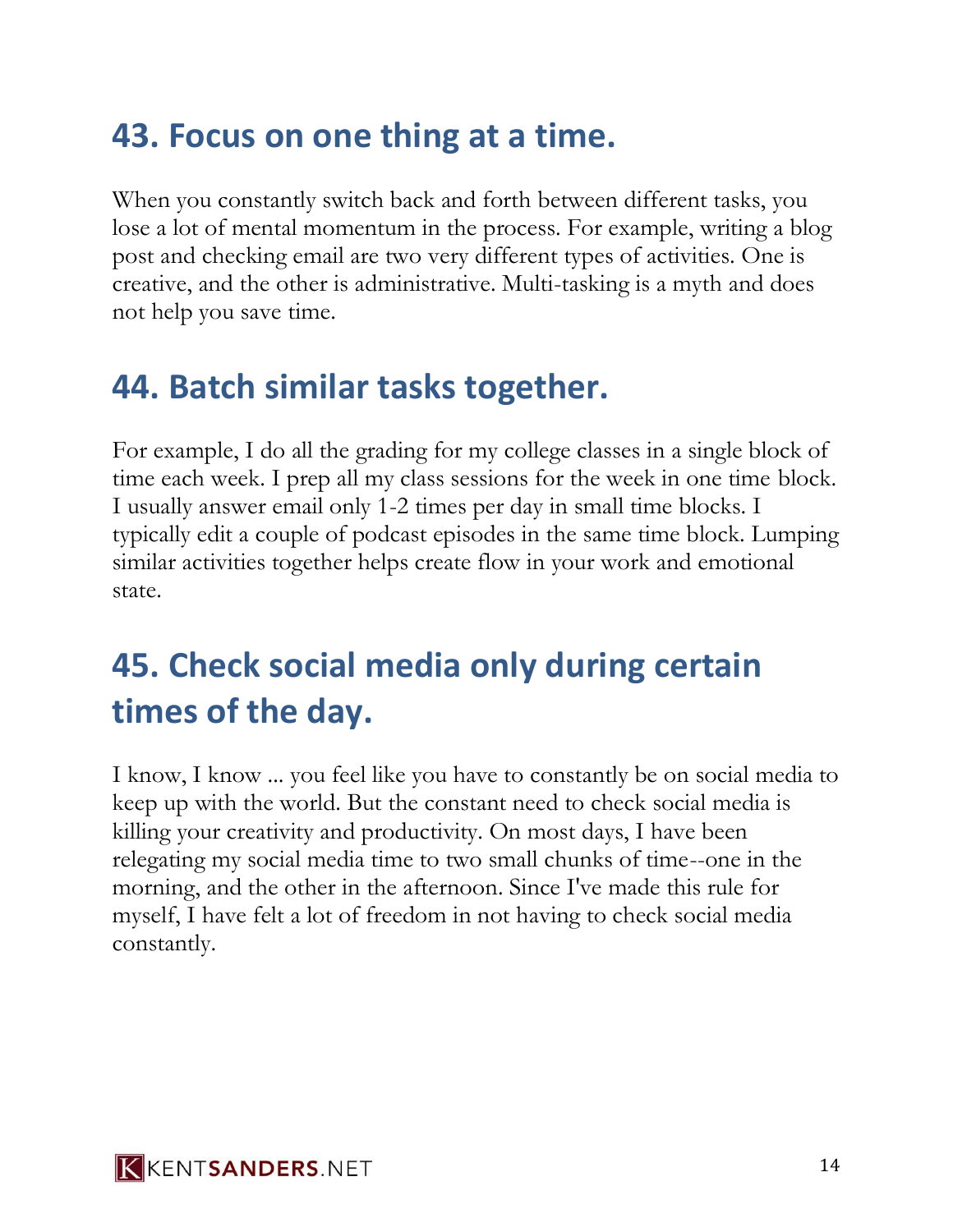## **46. Visit a historical site in your city.**

You don't need to travel far to get a creative boost. Every city or town, no matter how small, has places of historical interest. It might be a park, landmark, museum, church, or some other notable place. Historical sites always have fascinating stories attached to them, and you can find these right in your back yard.

## **47. Join a Facebook group.**

Facebook groups can be a wonderful way to meet new people, get feedback on new ideas, and generally get inspired. Many people dismiss Facebook groups (and online communities in general) as superficial, but I can tell you firsthand that some of my best friends are people whom I've met online. Choose 2-3 groups where you can get involved and make a meaningful contribution.

#### **48. Buy new clothes.**

I'll be the first to admit that I hate shopping for new clothes. However, I can't deny that when you look your best, your confidence goes up. And a confident person is a more creative person. (I will also admit that I occasionally go to the local Goodwill store and often find very nice, brandnew clothing for a fraction of the retail cost.)

## **49. Go geocaching.**

[Geocaching](http://geocaching.com/) is a worldwide phenomenon that is like a giant treasure hunt. Millions of people participate by hiding and finding "caches" that can range from a tiny container to a good-sized box. You locate the cache by using GPS coordinates on your phone. My son and I have been geocaching for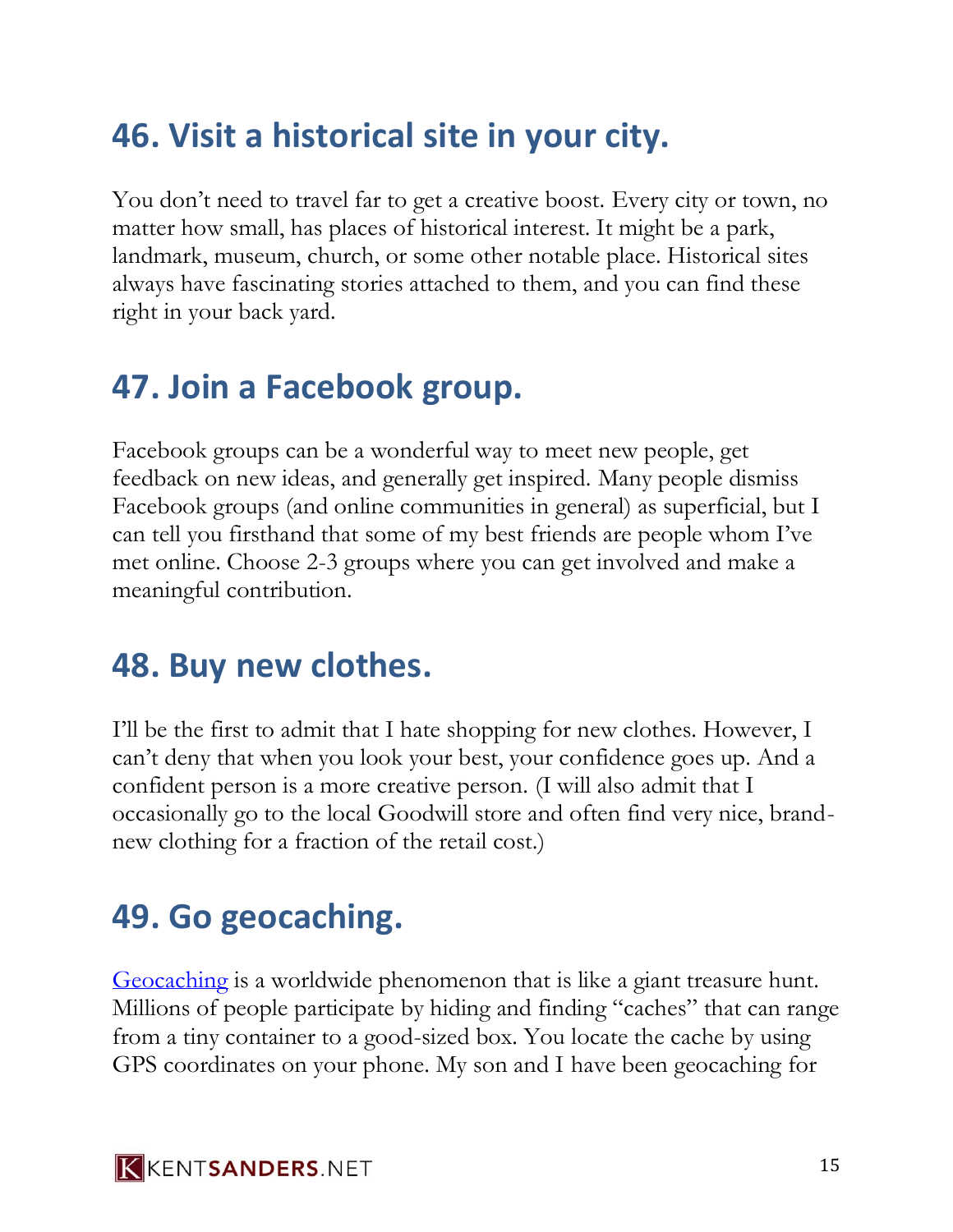several years, and it's a great way to bond with friends or family while doing something fun and getting outdoors.

## **50. Build something.**

One summer a few years ago I decided to build a treehouse for my son Ben. I didn't have a clue what I was doing, but I was determined to learn. It took me a few years, but I finally finished it this past summer. The result was a very cool treehouse with windows, a trapdoor, skylight, bridge, and pulley system. ([Here's a video tour of the treehouse.\)](https://www.youtube.com/watch?v=Db3NLfXxWQw) Obviously, you don't have to build a treehouse to express your creativity, but I definitely encourage you to build or make something with your hands. If you do a lot of work on computer, it's a great way to recharge your creative batteries.

## **51. Go on a retreat**

You don't need to rent an expensive cottage or go away for a week to enjoy the benefits of a retreat (although those things are certainly nice!). Depending on your situation, it may not be feasible to get away for any length of time. However, do what you can to find some space to think, reflect, and create. You should never feel guilty about taking time to exercise your creative muscles.

## **52. Visit a graveyard.**

I know it sounds crazy, but take some time to visit a graveyard. When you walk among the tombstones, you have a very real sense of the brevity of life. You see the headstones of those who have gone before you in this life, and you realize you will join them one day. I know that sounds depressing, but it's a truth that should motivate and inspire us to use our time wisely. You only have one short life, so make it count!

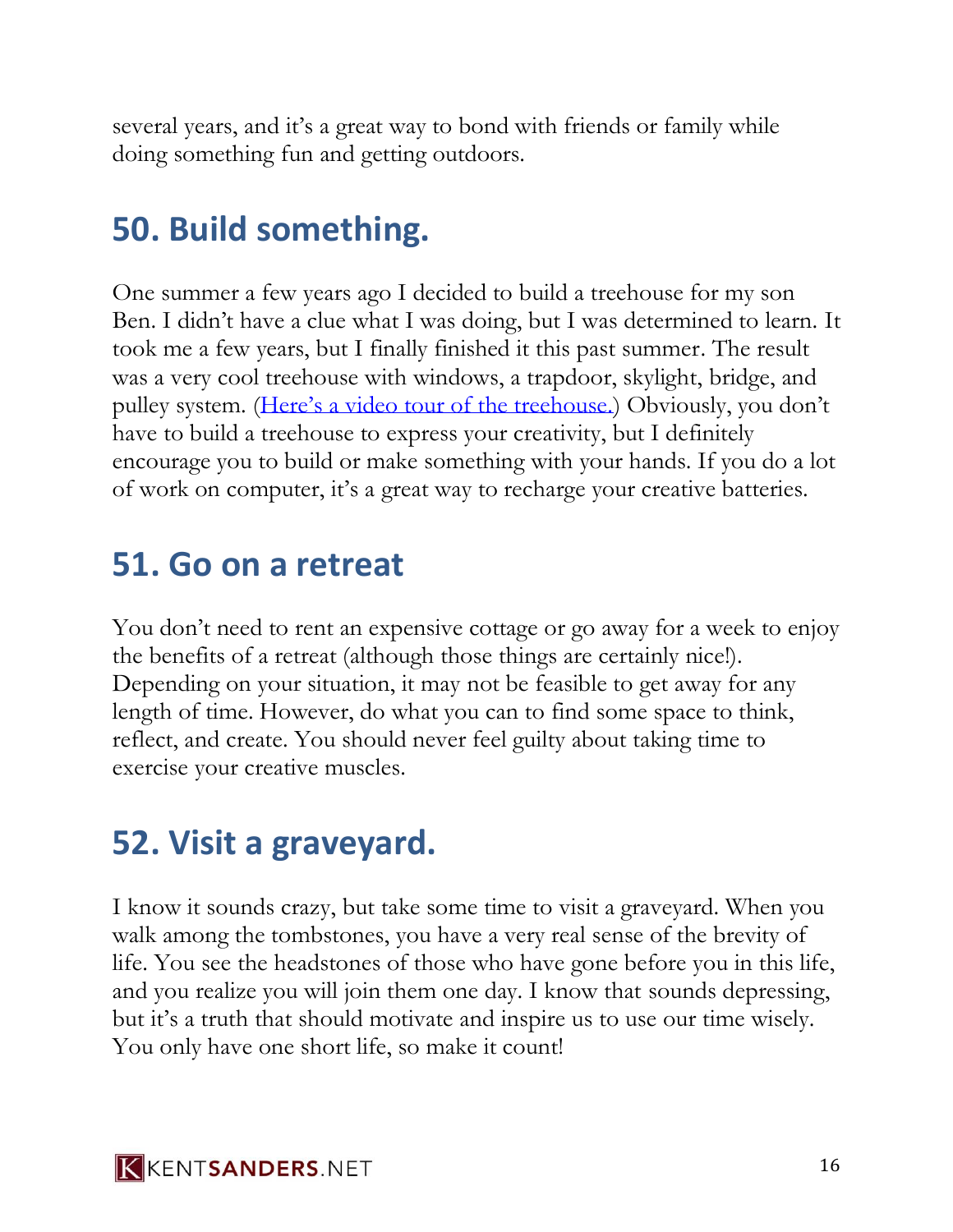## **Action Steps**

Thanks so much for taking the time to read this ebook. But don't stop there. Take a couple of minutes and write down 3 action steps you can put into practice in the next 24 hours.

#### Action Step #1

Action Step #2

Action Step #3

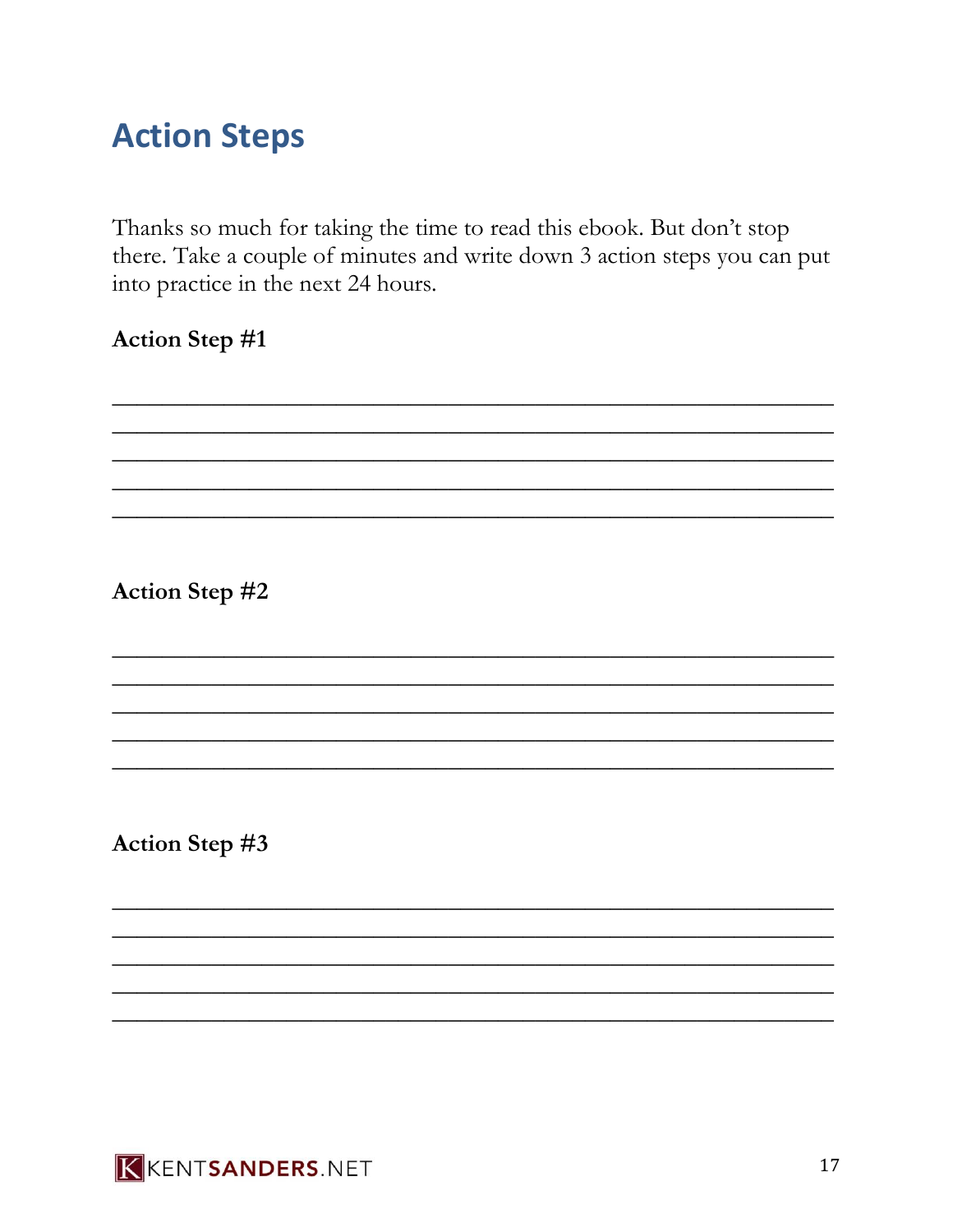## **The Artist's Suitcase: 26 Essentials for the Creative Journey**

Do you feel like you've lost your way as an artist? Are you stuck in your creative life and need inspiration? Are you looking for practical advice on navigating doubt and fear, dealing with critics, and taking control of your time?

If so, this book is for you! *The Artist's Suitcase* is all about getting back to the basics of what it means to be an artist. You'll discover…

• How your attitude determines whether you're like a thermostat or thermometer.



- Why a monster lurks behind every blank page.
- How "Ratatouille" can help you learn to deal with critics.

. . . and much more encouragement and practical wisdom!

Sometimes in the complexity and confusion of life we forget about the basics. *The Artist's Suitcase* will help you re-orient your creative spirit and remind you of the essentials for your journey as an artist.

Available on [Amazon,](http://kentsanders.net/suitcase) [Barnes & Noble,](http://www.barnesandnoble.com/w/the-artists-suitcase-kent-sanders/1122591801?ean=9781515011880) [Audible,](http://www.audible.com/pd/Self-Development/The-Artists-Suitcase-Audiobook/B014TECPL4/ref=a_search_c4_1_1_srTtl?qid=1488860725&sr=1-1) and [iTunes.](https://itunes.apple.com/us/audiobook/artists-suitcase-26-essentials-for-creative-journey/id1037076991)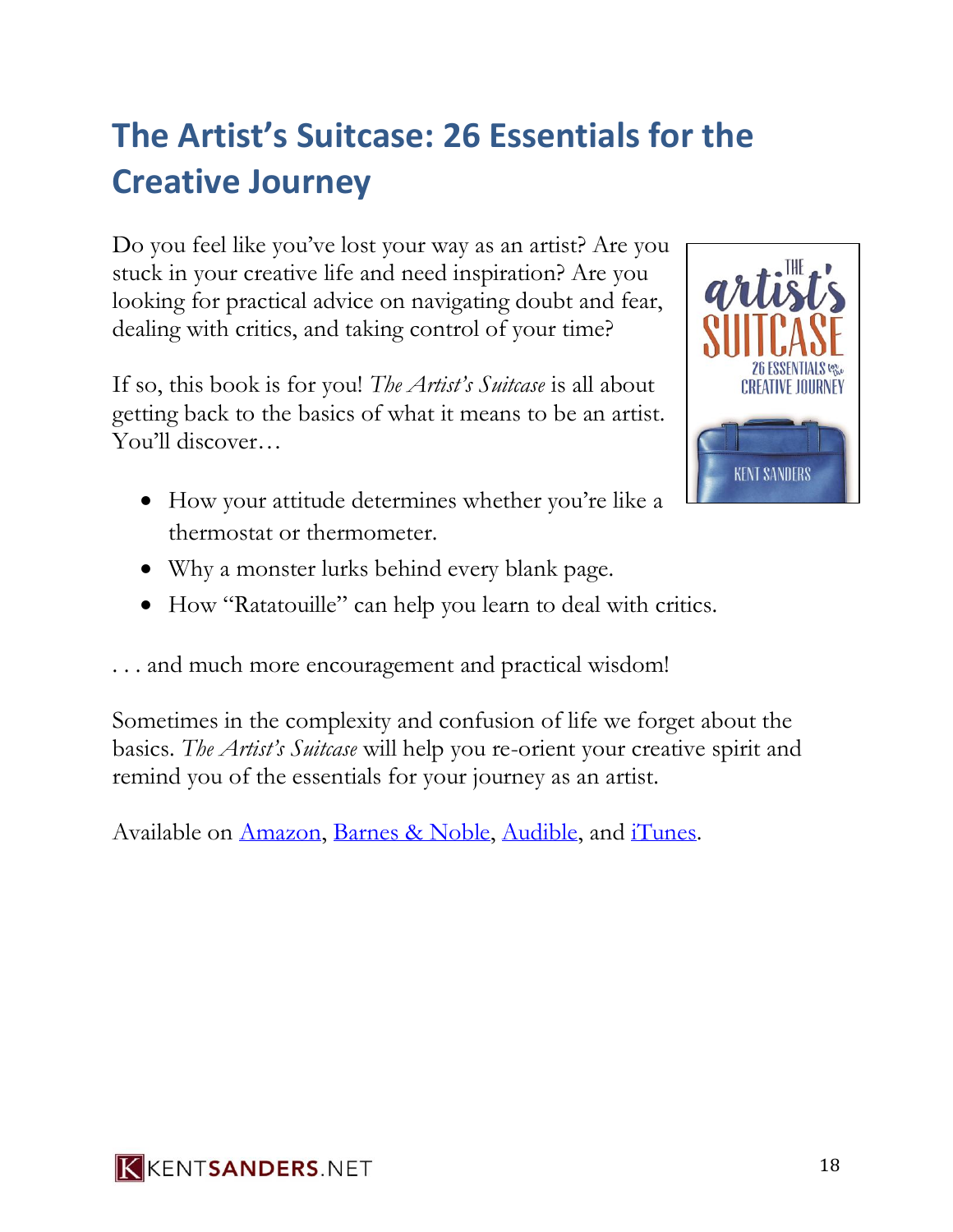## **The Smart Business Writing Podcast**

The Smart Business Writing podcast gives you the inspiration, resources, and practical know-how to help you write with excellence and increase your impact.

Each week, ghostwriter and entrepreneur Kent Sanders brings you solo episodes as well as interviews with business leaders, authors, and other experts.



You can listen to the show on [Apple Podcasts](https://www.kentsanders.net/itunes) or [Google Podcasts,](https://www.kentsanders.net/googlepodcasts) as we as your favorite podcast app. Be sure to check out all our [previous](https://www.kentsanders.net/podcast/)  [episodes.](https://www.kentsanders.net/podcast/)